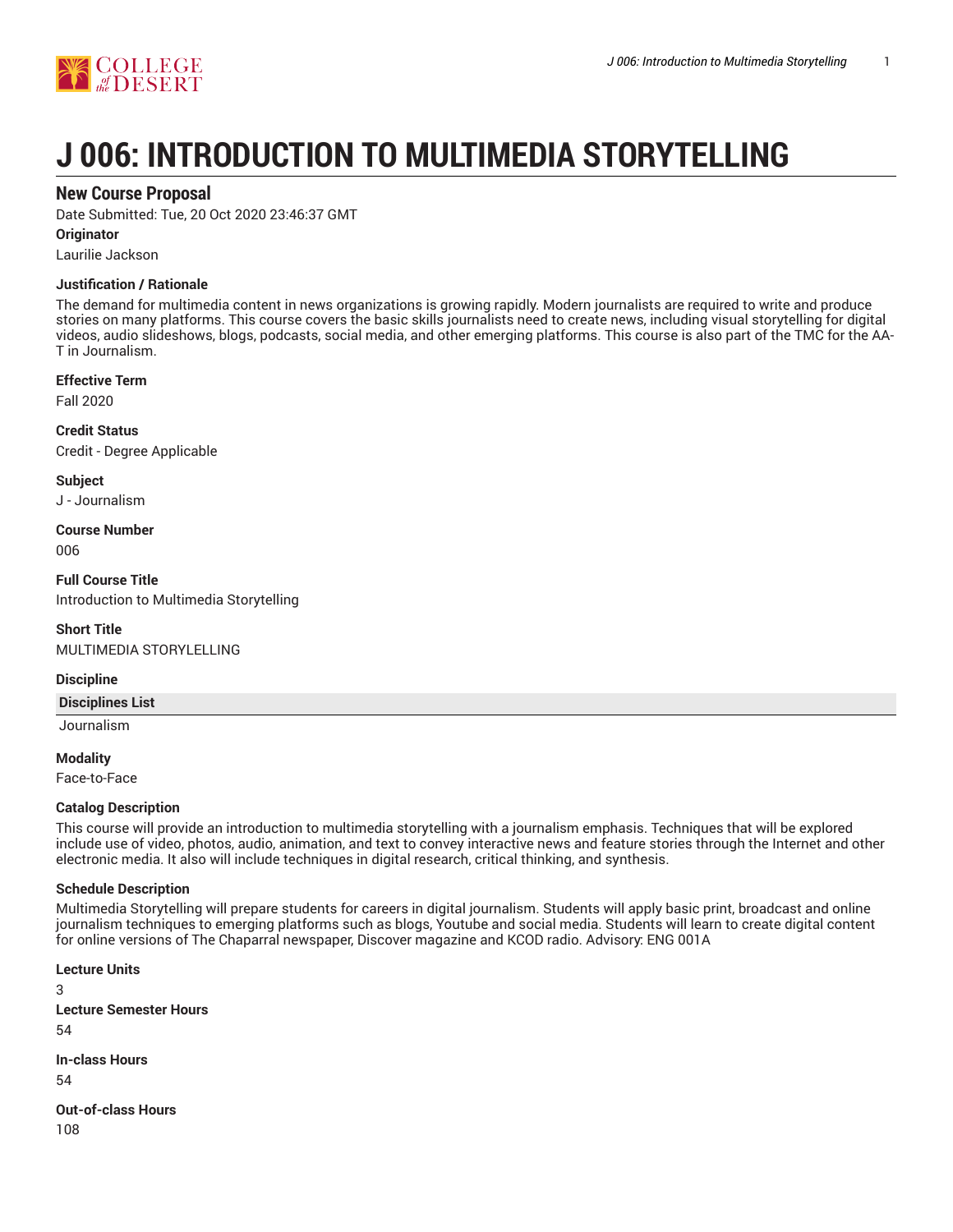

**Total Course Units**

3 **Total Semester Hours** 162

**Prerequisite Course(s)** Advisory: ENG 001A

# **Required Text and Other Instructional Materials**

**Resource Type** Book

**Author** Deborah Halpern Wenger and Deborah Potter

**Title** The Advancing Story

**Edition** 4th edition

**City** Los Angeles

**Publisher**

SAGE Publications, Inc.

**Year** 2019

**College Level** Yes

**Flesch-Kincaid Level** 16

**ISBN #** 978-1-5443-3245-1

**Resource Type**

Book

**Author**

Seth Gitner

**Title**

Multimedia Storytelling for Digital Communicators in a Multiplatform World

**Edition**

1st

**City**

New York

**Publisher**

Rutledge

**Year** 2016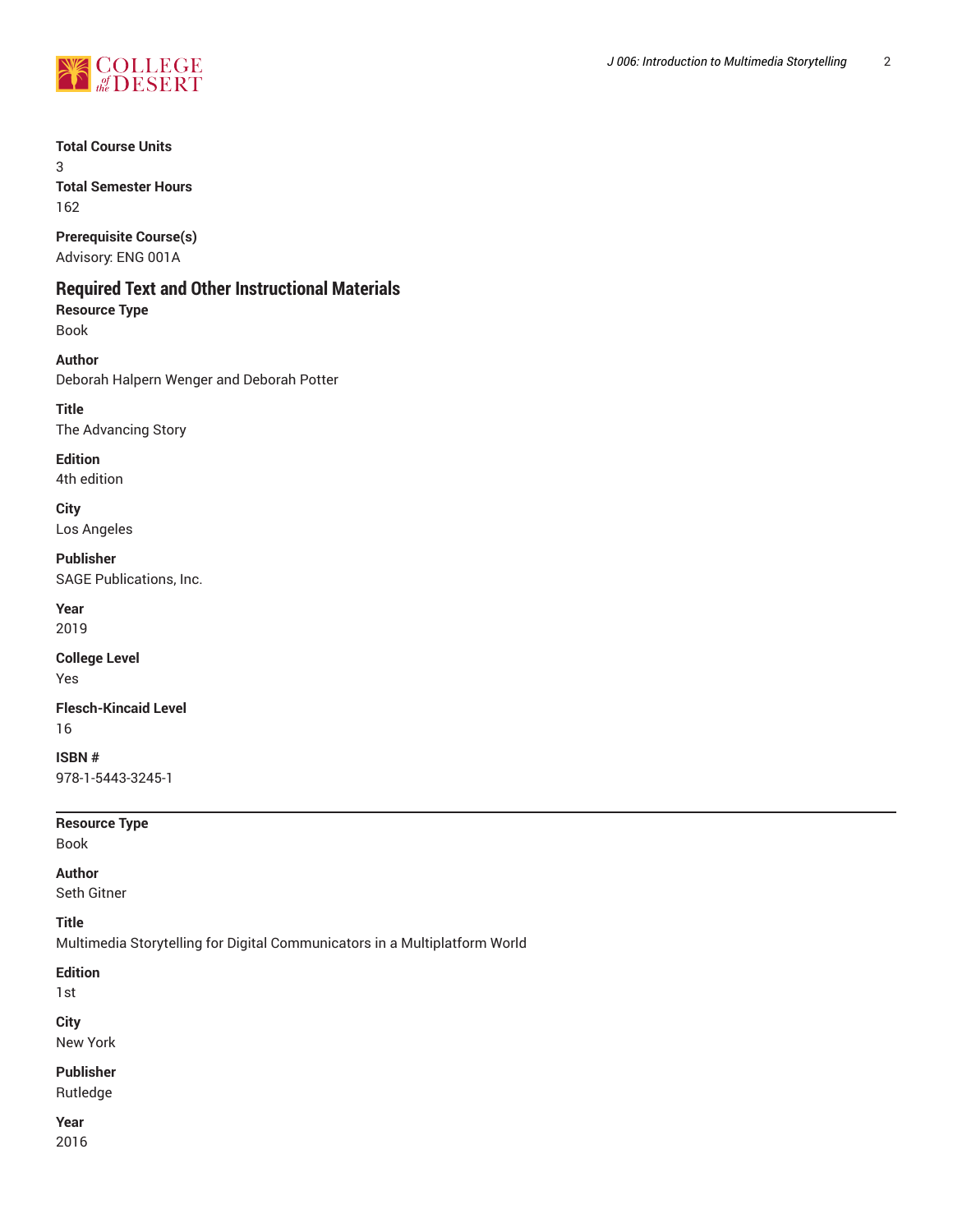

#### **College Level**

Yes

#### **Flesch-Kincaid Level** 25.1

**ISBN #**

978-0765641328

#### **Resource Type**

Book

#### **Author**

Mark Briggs

# **Title**

Journalism Next

## **Edition**

4th edition

## **City**

Thousand Oaks

## **Publisher**

SAGE Publications, Inc.

**Year** 2020

## **Flesch-Kincaid Level** 15.3

**ISBN #**

9781544309446

## **Class Size Maximum**

35

#### **Entrance Skills**

Advisory Skills: Employ writing as a process to generate and develop ideas, and to clarify and organize thoughts.

#### **Requisite Course Objectives**

ENG 001A-Read, analyze, and interpret varied texts (e.g., literary, digital, visual). ENG 001A-Recognize and integrate creative elements of style (e.g., metaphor, analogy, voice, tone).

## **Entrance Skills**

Construct focused theses.

#### **Requisite Course Objectives**

ENG 001A-Develop ideas coherently in writing through the drafting process. ENG 001A-Participate in the process of developing texts in collaborative and individual settings. ENG 001A-Compose texts with complex sentence structure and appropriate diction. ENG 001A-Identify and evaluate appropriate research sources, and incorporate them into essays through quotations, summaries, and paraphrases.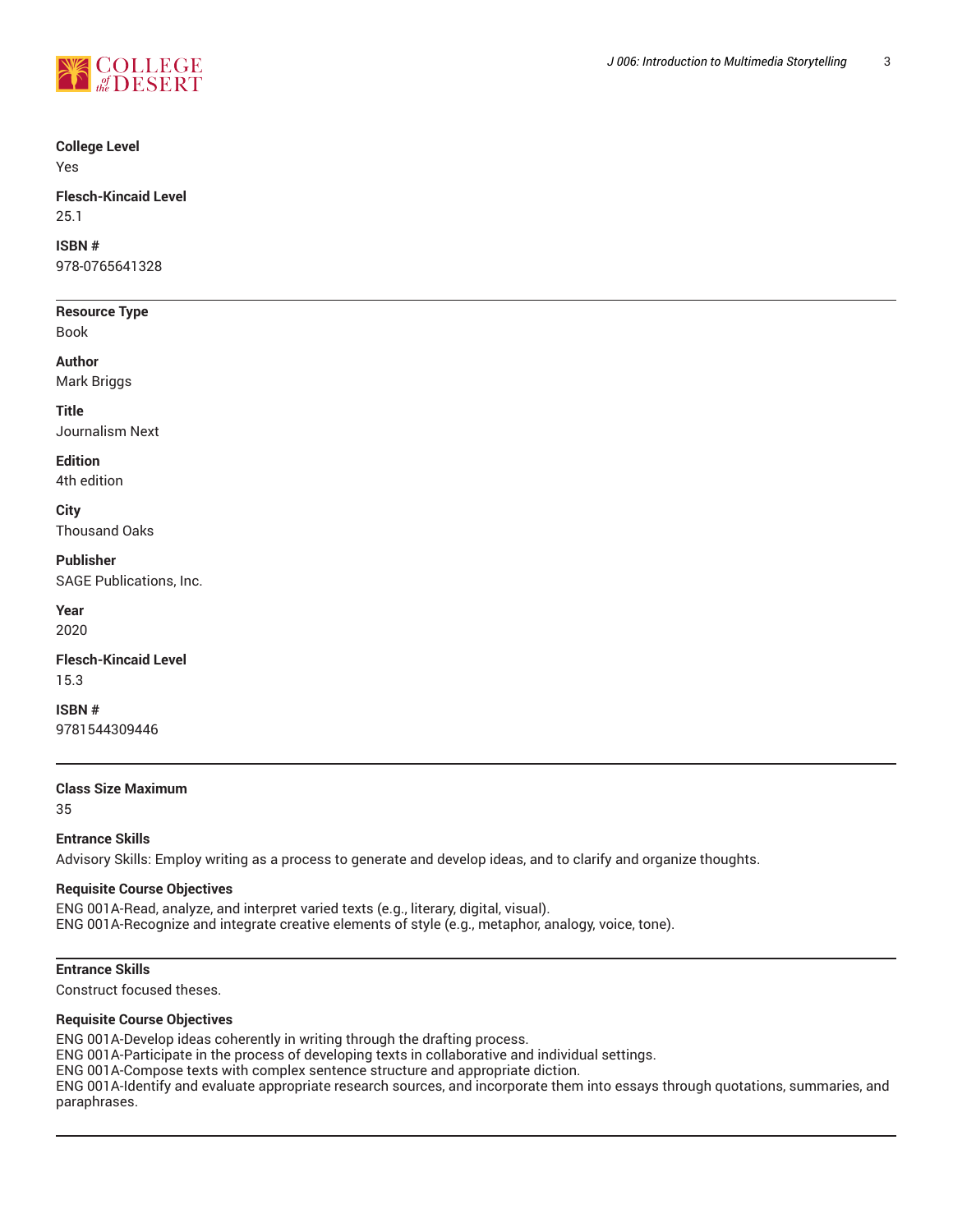

## **Course Content**

- Storytelling techniques/writing.
- Blogs.
- Interactive social media.
- Visual communication.
- Legal issues including copyright.
- Shoot and edit video for storytelling.
- Create photo slideshow stories.
- Record and editing audio for storytelling.
- Digital research techniques and practice.
- Assess digital media sources, including database.

#### **Course Objectives**

|             | <b>Objectives</b>                                                                                                                                    |
|-------------|------------------------------------------------------------------------------------------------------------------------------------------------------|
| Objective 1 | Construct news stories though blog and social media posts.                                                                                           |
| Objective 2 | Produce news stories using audio and video.                                                                                                          |
| Objective 3 | Edit audio and video.                                                                                                                                |
| Objective 4 | Interpret and apply legal issues to works created.                                                                                                   |
| Objective 5 | Assess digital storytelling strategies - knowing when and how to use traditional, print, audio, video, multimedia, other<br>visual and social media. |
| Objective 6 | Develop digital research strategies.                                                                                                                 |

#### **Student Learning Outcomes**

|           | Upon satisfactory completion of this course, students will be able to:                                                                   |
|-----------|------------------------------------------------------------------------------------------------------------------------------------------|
| Outcome 1 | Create multimedia stories that display an understanding of specific writing skills, ethics, and legal issues in<br>journalism.           |
| Outcome 2 | Compare different storytelling techniques used to produce content for video, audio, blogs, social media and other<br>emerging platforms. |
| Outcome 3 | Explain how to use the different technologies and software needed for various digital platforms.                                         |

#### **Methods of Instruction**

| <b>Method</b>                                 | Please provide a description or examples of how each instructional<br>method will be used in this course.                                       |                           |  |  |  |
|-----------------------------------------------|-------------------------------------------------------------------------------------------------------------------------------------------------|---------------------------|--|--|--|
| Lecture                                       | Lectures on textbook chapters using powerpoint and other instructional<br>materials including online links and educational videos.              |                           |  |  |  |
| <b>Discussion</b>                             | Discuss the works of various multimedia creators, both professionals<br>and amateur.                                                            |                           |  |  |  |
| Observation                                   | Observe multimedia examples created by students and professionals.                                                                              |                           |  |  |  |
| Demonstration, Repetition/Practice            | Demonstrate how equipment and software work in the classroom by<br>creating audio and video news stories.                                       |                           |  |  |  |
| Participation                                 | Students must participate in class discussions and group activities.                                                                            |                           |  |  |  |
| <b>Methods of Evaluation</b>                  |                                                                                                                                                 |                           |  |  |  |
| <b>Method</b>                                 | Please provide a description or examples of how<br>each evaluation method will be used in this course.                                          | <b>Type of Assignment</b> |  |  |  |
| Mid-term and final evaluations                | A mid-term and/or final exam will be given to test<br>basic concepts from textbooks and lectures.                                               | In Class Only             |  |  |  |
| Self/peer assessment and portfolio evaluation | Students will present their homework assignments<br>in class for peer review and critique. This<br>assessment will help better their portfolio. | In Class Only             |  |  |  |
| Student participation/contribution            | Students will participate in class discussions, and<br>group activities.                                                                        | In Class Only             |  |  |  |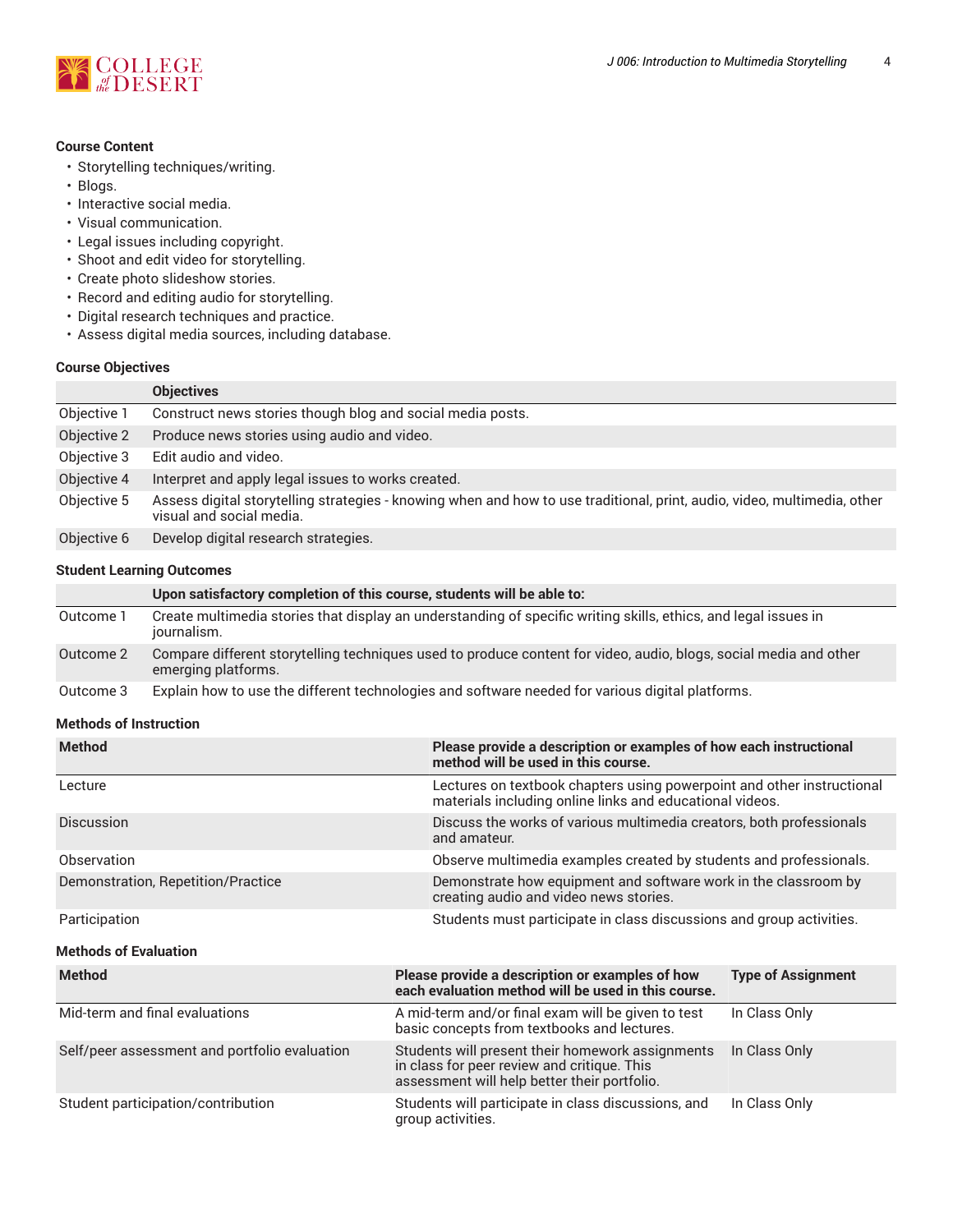

| Written homework                     | Students will complete various assignments leading Out of Class Only<br>up to the creation of multimedia stories for blogs,<br>social media, audio and video. |                   |
|--------------------------------------|---------------------------------------------------------------------------------------------------------------------------------------------------------------|-------------------|
| Portfolios                           | Students will create a portfolio consisting of various In and Out of Class<br>multimedia storytelling techniques.                                             |                   |
| Field/physical activity observations | Students will visit at least two media outlets to<br>meet professional creators and observe their<br>organizations multimedia content.                        | Out of Class Only |

#### **Assignments**

## **Other In-class Assignments**

- 1. Students will create news and feature audio content on a topic relevant to a particular audience and platform.
- 2. Students will create news and feature video content on a topic relevant to a particular audience and platform.
- 3. Students will create effective social media posts of news and feature relevant to a particular audience.
- 4. Students will create blogs.

#### **Other Out-of-class Assignments**

- 1. Readings
- 2. Observations of other multimedia content
- 3. Writing scripts
- 4. Field trips

## **Grade Methods**

Letter Grade Only

## **Comparable Transfer Course Information**

**University System** CSU **Campus** CSU Long Beach

**Course Number** JOUR 240 **Course Title** Multimedia Storytelling

**Catalog Year** 2019

## **University System** CSU **Campus** CSU Northridge

#### **Course Number**

JOUR 225 **Course Title** Multimedia Storytelling

**Catalog Year** 2019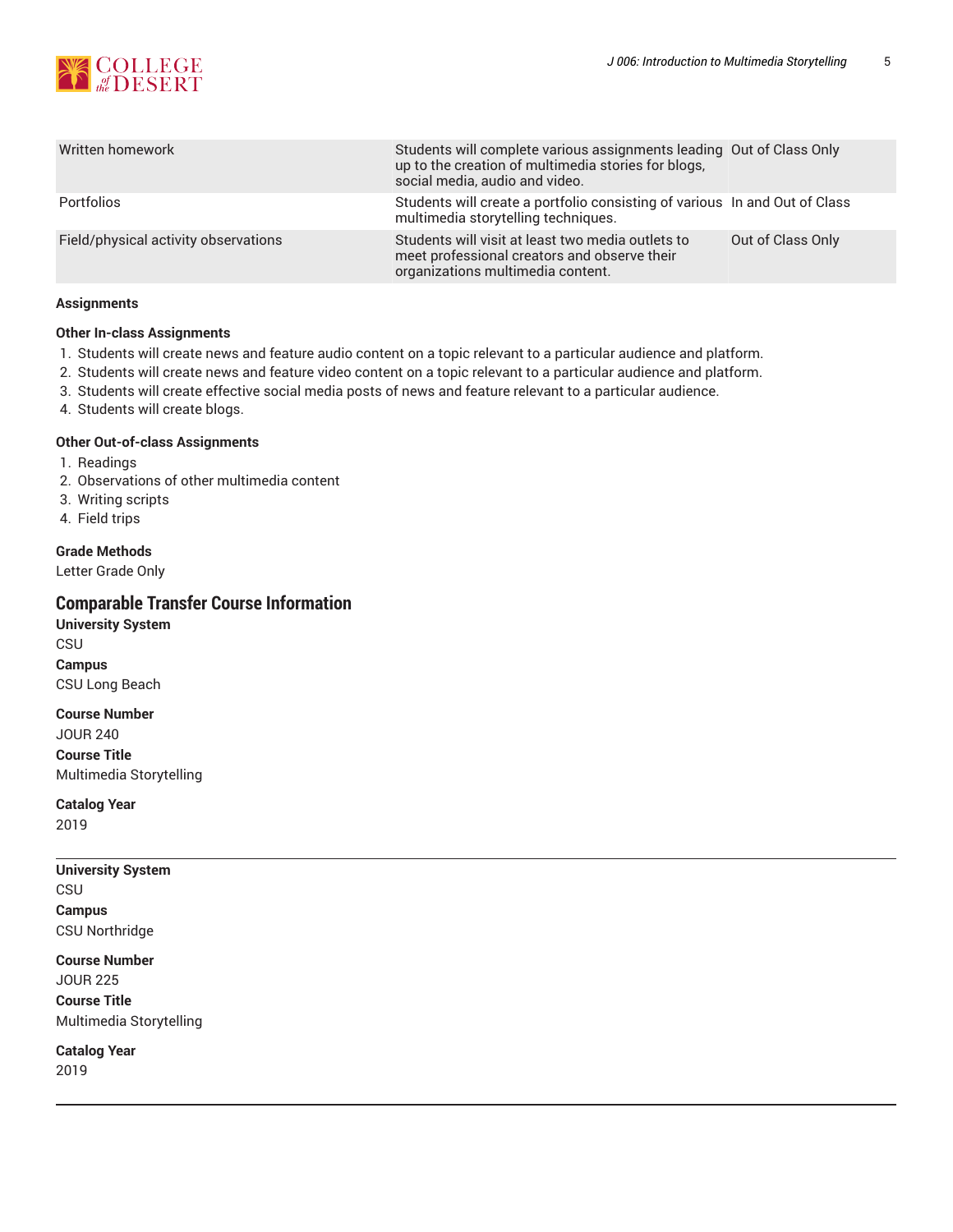

# **MIS Course Data**

**CIP Code** 09.0702 - Digital Communication and Media/Multimedia.

**TOP Code** 061410 - Multimedia

**SAM Code** C - Clearly Occupational

**Basic Skills Status** Not Basic Skills

**Prior College Level** Not applicable

**Cooperative Work Experience** Not a Coop Course

**Course Classification Status** Credit Course

**Approved Special Class** Not special class

**Noncredit Category** Not Applicable, Credit Course

**Funding Agency Category** Not Applicable

**Program Status** Program Applicable

**Transfer Status** Transferable to both UC and CSU

**General Education Status** Not applicable

**Support Course Status** Course is not a support course

**Allow Audit** No

**Repeatability** No

**Materials Fee** No

**Additional Fees?** No

**Approvals**

**Curriculum Committee Approval Date** 11/05/2019